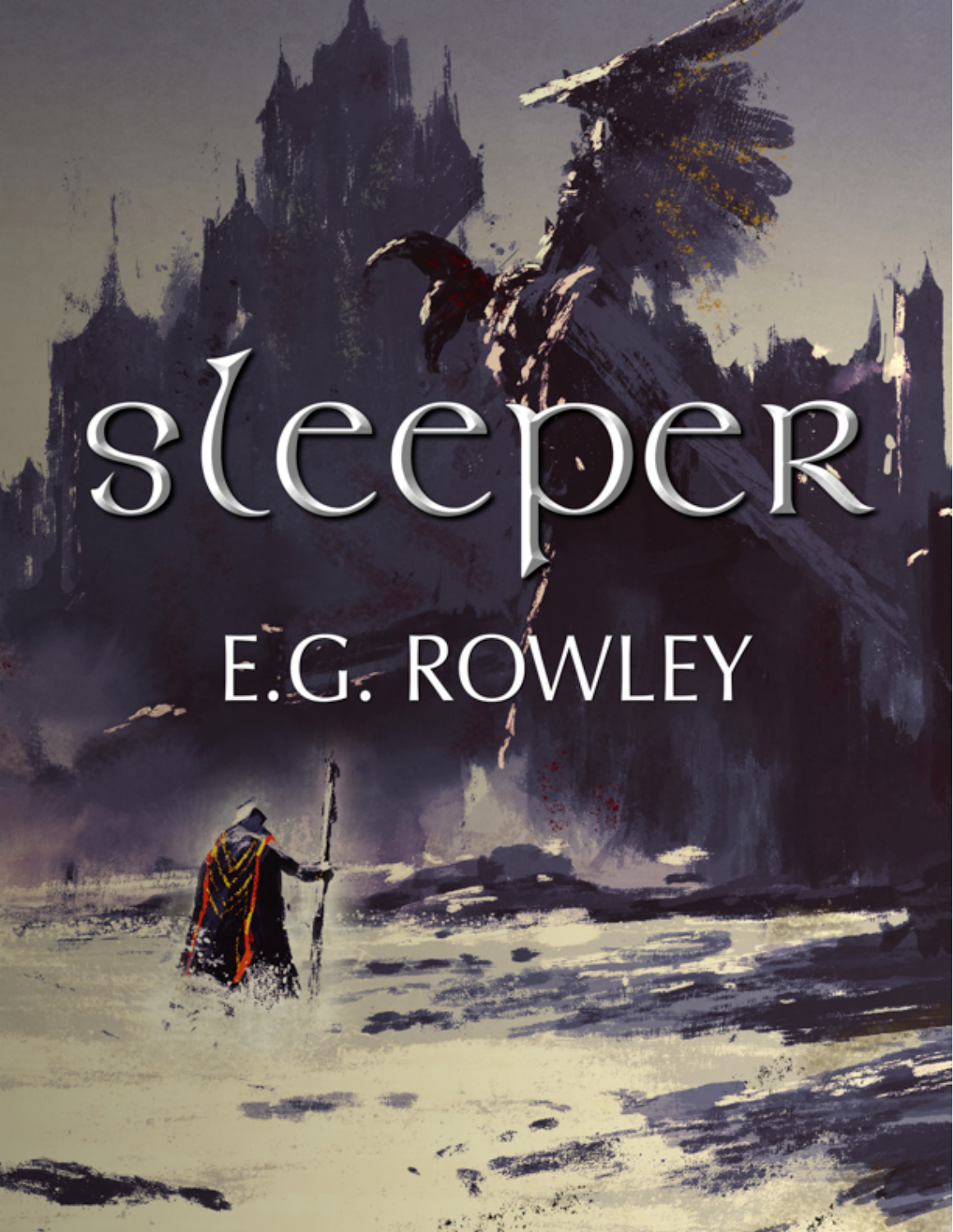## Part I: The Journey to The Sea

The Ballad of Cap'Tian

Cold and black brisk East winds blew, Through Far'Verm Pass to Western lands, To walls of Draer dark shadows drew, Delivered into evil's hands.

Draer King's army gave valiant defense, Against the shadow's growing might, As dusk Sun's light made red intense, Draer King lay martyred that very night.

Unmatched they marched with force of arms, Southward evil's dark armies spread, Cross rivers and forests and trampled farms, With misery, hopelessness, death and dread.

When from the heart of the Western lands, Like a brilliant star that comes to Earth, A shining hero stalwart stands, Raises sword and shows his worth.

Cap'Tian, pure of heart and mind of stone, With sword and shield and spear-tipped lance, The hero stands — one man alone, Drives back the horde's conquering advance.

> Back to the East fleas evil's retreat, With one final card yet to play,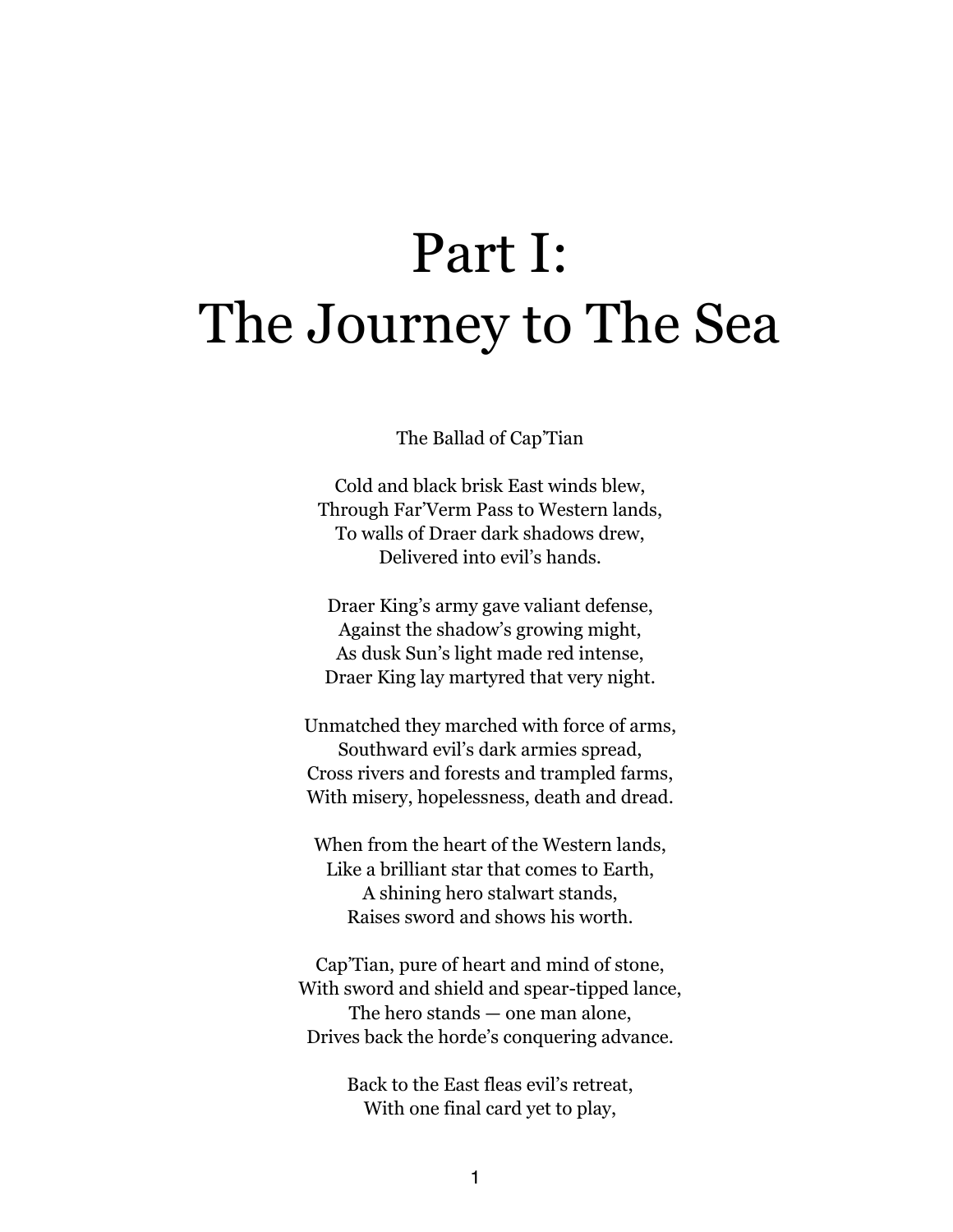A feast and trap did lay in defeat, For Cap'Tian's fate ends would betray.

By victory drink was Cap'Tian betrayed, To sleep but not to die or rise, On windward slopes the evil stayed, To perhaps return and claim their prize.

Foretold the hero of this song bides, Until Draer Princess softly weeps, When returning horde of evil rides, Yet deep in El'Thune Cap'Tian sleeps.

Stripes of orange light shot through a small window, illuminating the plank floor of Rowan'Gaff's bedroom. Fine, ever-present dust rose from the floorboards, and refracted the morning light throughout the small room. The boy sat on the edge of his bed catching his breath from the previous night's shocking dream.

In it, the stocky five-foot-three lad wore heavy black armor and drug behind him a long-sword gouging a shallow trough in the blood-stained ground. He marched with slow, hammering steps lifting each weighty boot in lurching agony. Around him, taller dark figures lumbered ever forward — great plumes of steam bursting from their helmets accompanied by grunts and growls. Fear gripped the boy and the feeling of being out of place and time spread through his consciousness like a wildfire through dry underbrush.

The company halted in lock-step and Rowan'Gaff nearly plowed into the hulking soldier to his front. Through gaps in the front lines, Rowan'Gaff shielded his eyes from a glowing figure holding back the advancing horde. Snarls emanated from figures looming over him and whispers of, "Cap'Tian," and "The hero," floated forward from within the cohort.

*Cap'Tian*, the boy questioned, whispering in his dreaming mind. He shuffled to get a better look at his fabled ancestor. Since birth, Rowan'Gaff listened to stories of his heroic fore-bearer, the man that single-handedly drove off an over-powering, invading army. In his dream, the boy could not make out the glowing figure's features, only squint at the dazzling light which hovered in front of the company.

The ranks in front of Rowan'Gaff shouted a blood-curdling roar and broke into a sprint toward the glowing light. Rowan'Gaff lurched forward, pushed by the onslaught of immense, armor-clad fighters. He tried to slow his advance, working his heavy feet backward only to find himself at the vanguard of the assault.

Before him stood an enormous luminescent man, his face obscured by the brilliant orange and yellow light bursting from him. Rowan'Gaff stepped back to look at the figure as the hero's crushing shield plowed into the boy dropping him to the muddy ground.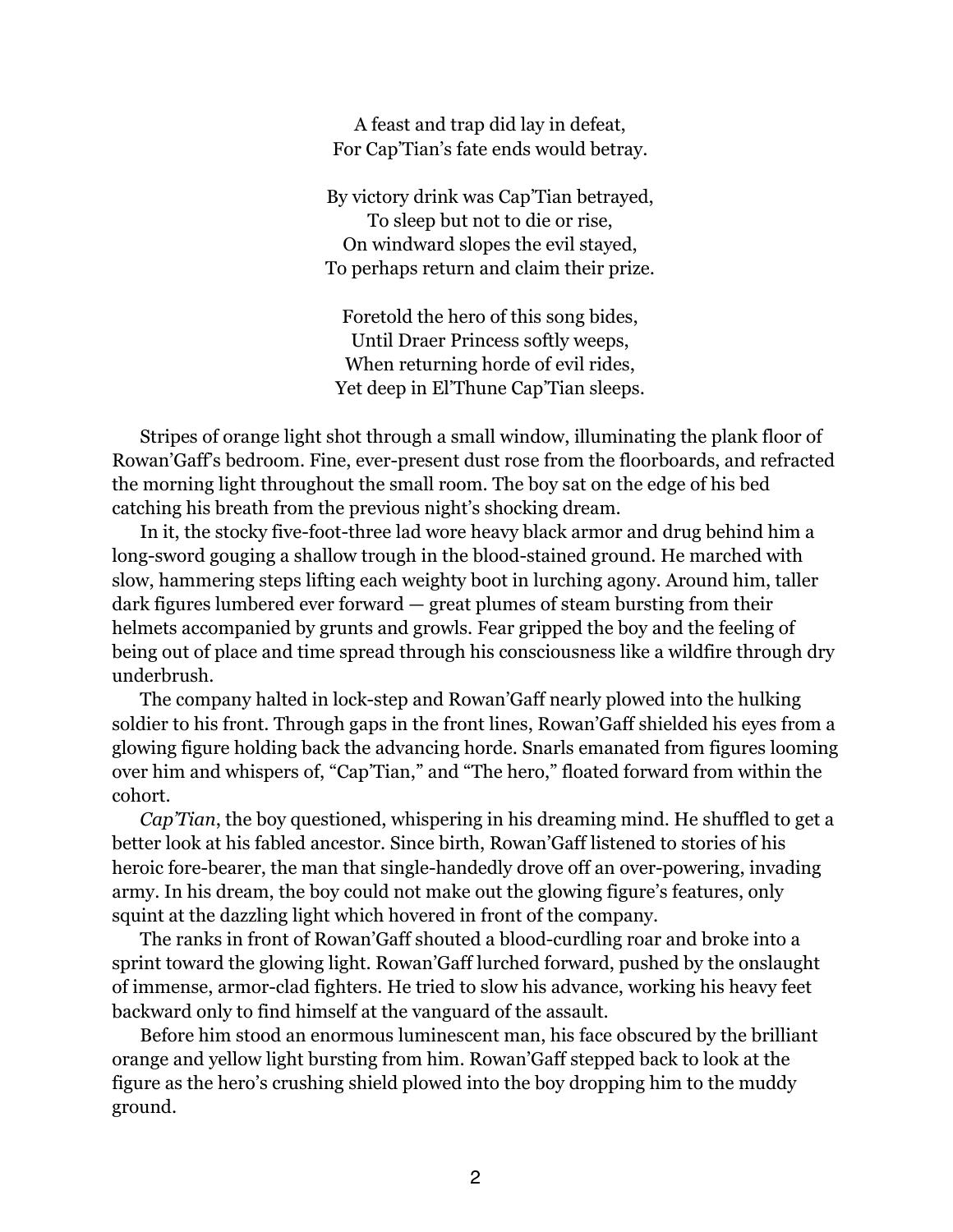"No!" Rowan'Gaff cried, not only in his dream but also unknowingly from his bed as the hero advanced on him and plunged the silvery tip of his lance deep into Rowan'Gaff's chest.

Awake, his body shook at the memory of Cap'Tian's voracious thrust and touched the spot on his nightshirt where moments earlier in his dream, a spearhead punctured his heart.

The spot itched and he softly scratched at it. The irritation did not subside. From it, emerged a feeling that Rowan'Gaff no longer belonged in this place. His room looked unfamiliar — his belongings foreign. He stood and crept into the main room of his family's small farmhouse.

His father, Fere'Man Vodr, sat at their small, common room table, finishing a bowl of boiled oats. "I heard you yell," he commented through a spoonful of dripping meal. "Are you well?" Not that his father gave him much concern, the question came as more of an inquisition regarding Rowan'Gaff's fitness for the day's work, than fatherly care.

"I'm fine."

Fere'Man nodded and jabbed another ladle of oats into his bearded mouth. "Then dress yourself and eat with haste. The wagon for Son'Us needs attention." He motioned to a squat brown bucket on a preparation table next to their cooking hearth.

Rowan'Gaff returned to his room, removed his nightshirt, and dressed for the day's work. The itch in his chest grew to a burning desire to leave this place immediately. The drawing force also instilled within him a feeling of destiny — a sense of longing for greatness. Between the visions of black-clad creatures, Rowan'Gaff saw himself as the shining hero. He heard songs of his deeds ringing from some distant inevitability. He mustered his strength and pushed the secret desire to leave deep within himself before warming his own bowl of oats. The young man quickly finished his breakfast and joined his father at their wagon. While he hefted burlap sacks of grain onto the dray, his mind filled with the glowing form of Cap'Tian.

"Father? You used to tell me tales of Cap'Tian, the hero. Are we really descended from him?"

Fare'Man pushed a grain satchel into position and rested an elbow on the stack. He nodded, "Aye, he is your fore-bearer on your Mother's side." He waved for the boy to toss him another load.

Rowan'Gaff hoisted a bushel from his shoulder to the cart's rail. "Was he really the great hero the legends make him out to be?"

"I have no reason to doubt the songs."

"I'd like to be a hero," the boy said.

His father laughed. "If you manage to get your chores done today, you'll be a hero, bar none."

Rowan'Gaff frowned at the jibe, the longing in his chest felt as though his heart would beat its way through his ribs. He needed to go — now. *Where do I need to go*, he asked himself and heaved the final bag to the cart.

Fere'Man maneuvered the grain into position, securing the load with several runs of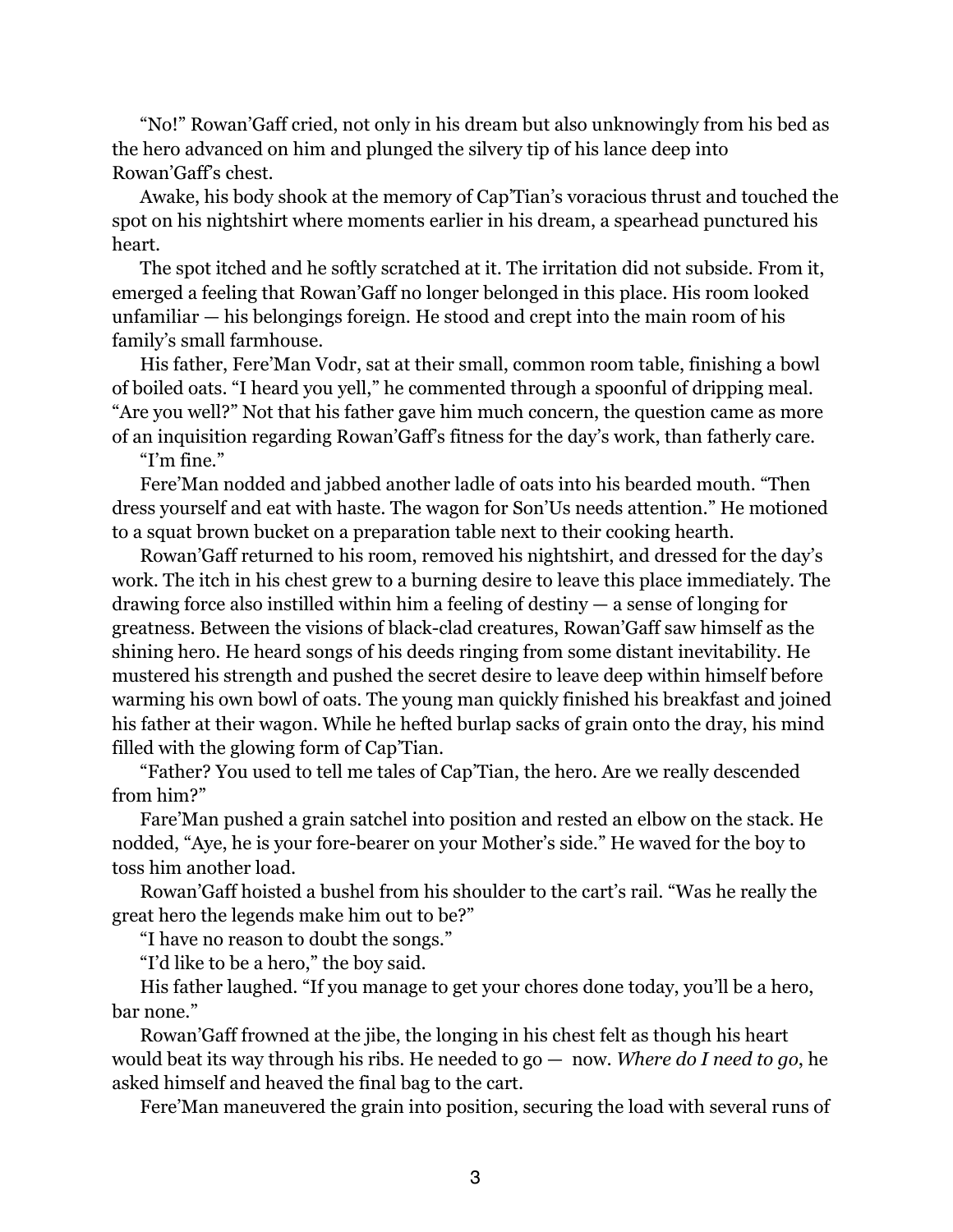fraying twine. "I'll return tonight from Son'Us. I expect your tasks completed."

"Yes, father," the boy answered. Behind his composed response, Rowan'Gaff knew the instant his father crested the low hill to the South and lost view of the farm, his journey would begin.

The beating in his chest and desire to depart clouded his thoughts, removing any notion of responsibility to his father or their small Longshore farm. Rowan'Gaff moved to the house and withdrew a strapped-satchel from his father's worn storage chest. On the table, he filled it with dry and salted supplies, a semi-clean shirt from his room, and a small skin of water.

Minutes later, Rowan'Gaff stood outside their cottage door watching the cart lazily draw up the southern hill's slope. Without looking back, his father crested the incline and vanished from sight. The boy looked left, then right. *Which way*, he silently questioned? He closed his eyes, bringing the vision of Cap'Tian to the forefront of his mind. When the memory of the gleaming hero focused, Rowan'Gaff winced from a sudden, sharp chest pain. For an instant, in his mind's eye, a bright lance erupted from below his chin. Rowan'Gaff opened his eyes to the brilliance of the blazing morning sun. *East*, he concluded.

d c

The pack's weight made Rowan'Gaff's back sore and his limited knowledge of the lands outside of those between the River Mor'Ah and the Great sea slowed his progress East. He trudged along the rolling grasslands of Longshore directly East, keeping the sun in front of him for the first half of the day and at his back as afternoon progressed. He hoped to reach Narrow Bridge by nightfall, but the unfamiliar terrain and unknown distances forced him to set camp in the open by sunset the first night.

In his haste to begin his journey, Rowan failed to pack a flint and steel or a proper bed roll. His camp consisted of a mound of dried grass which he plucked from the side of a wind-blown rise and a small morsel of scraped salt-pork.

Mercifully, the weather remained dry and the heat of the day dissipated slowly, allowing the young man to fall asleep in relative comfort under his makeshift blanket. Rowan'Gaff drifted off when his tired muscles finally relaxed and thoughts of his father's anger evaporated.

When his eyes closed Rowan'Gaff's mind drew him back to the corpse-strewn battlefield. Again he stood opposite the glowing hero surrounded by grunting heathens awaiting the opening of the melee. *Why am I here? Why am I not standing beside my kin?*

Knowing the outcome of this scenario, Rowan'Gaff pushed forward to join his heroic ancestor and fight off the black horde, like the hero he should be. The ranks in front of him opened and he found himself face to face with the vibrant visage of Cap'Tian.

"Cap'Tian, I am Rowan'Gaff, your decsend…" The hero's shield slammed the boy to